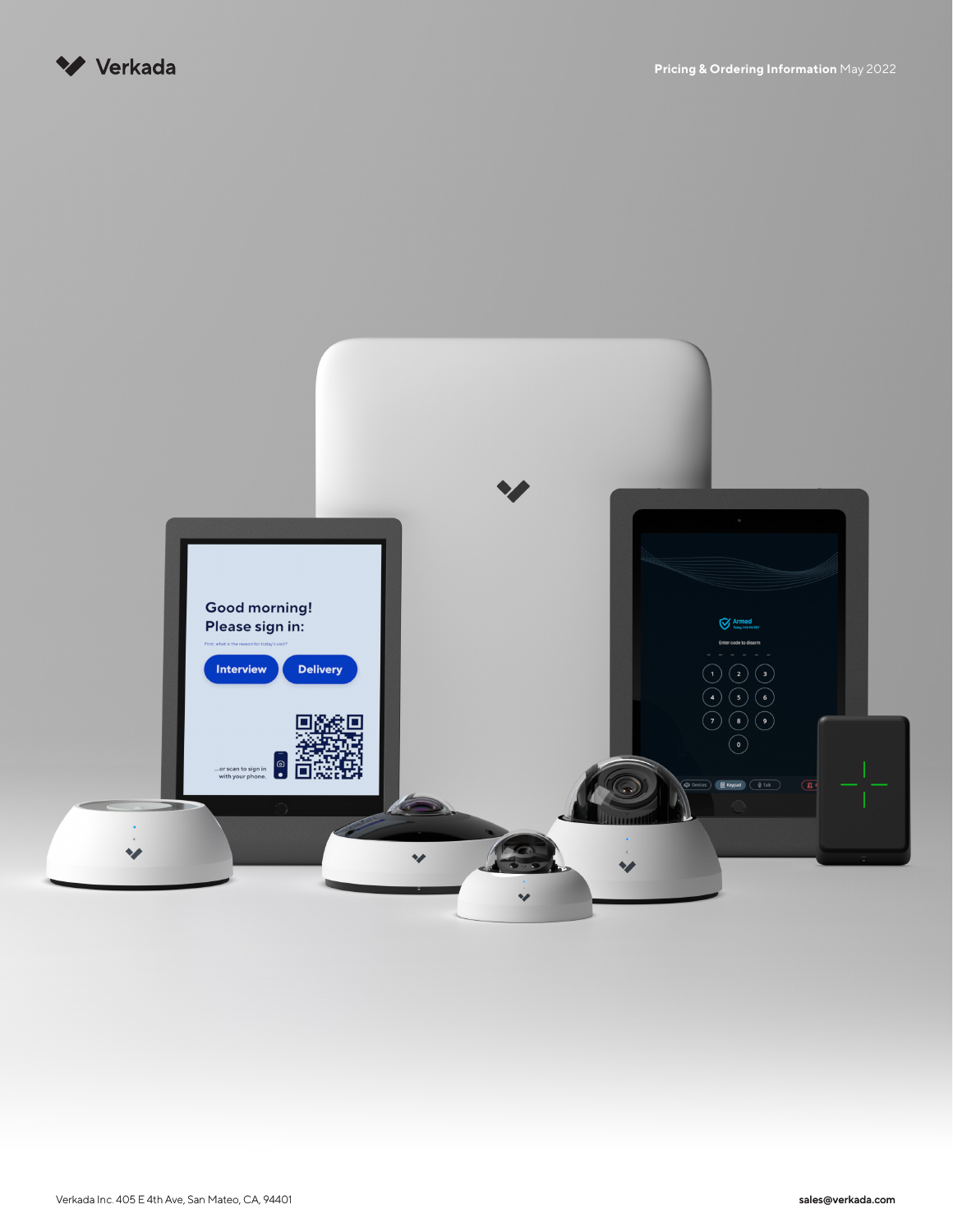#### Indoor Dome Series

| <b>Product Name</b> | $MP*$ | <b>WDR</b>   | Lens  | IR              | Onboard<br>Storage | Maximum<br><b>SQ Onboard</b><br>Retention* | People/<br>Vehicle<br>Analytics | <b>List Price</b><br>(USD) |
|---------------------|-------|--------------|-------|-----------------|--------------------|--------------------------------------------|---------------------------------|----------------------------|
| CD42-256-HW         | 5.0   | $\checkmark$ | Fixed | 15m             | 256GB              | 30 Days                                    | $\checkmark$                    | \$999                      |
| CD42-512-HW         | 5.0   | $\checkmark$ | Fixed | 15m             | 512GB              | 60 Days                                    | $\checkmark$                    | \$1,399                    |
| CD42-768-HW         | 5.0   | $\checkmark$ | Fixed | 15m             | 768GB              | 90 Days                                    | $\checkmark$                    | \$1,799                    |
| CD42-1TB-HW         | 5.0   | $\checkmark$ | Fixed | 15m             | 1TB                | 120 Days                                   | $\checkmark$                    | \$2,199                    |
| CD42-2TB-HW         | 5.0   | $\checkmark$ | Fixed | 15m             | 2TB                | 365 Days                                   | $\checkmark$                    | \$3,499                    |
| CD52-256-HW         | 5.0   | $\checkmark$ | Zoom  | 30 <sub>m</sub> | 256GB              | 30 Days                                    | $\checkmark$                    | \$1,199                    |
| CD52-512-HW         | 5.0   | $\checkmark$ | Zoom  | 30 <sub>m</sub> | 512GB              | 60 Days                                    | $\checkmark$                    | \$1,599                    |
| CD52-768-HW         | 5.0   | $\checkmark$ | Zoom  | 30 <sub>m</sub> | 768GB              | 90 Days                                    | $\checkmark$                    | \$1,999                    |
| CD52-1TB-HW         | 5.0   | $\checkmark$ | Zoom  | 30 <sub>m</sub> | 1TB                | 120 Days                                   | $\checkmark$                    | \$2,399                    |
| CD52-2TB-HW         | 5.0   | $\checkmark$ | Zoom  | 30 <sub>m</sub> | 2TB                | 365 Days                                   | $\checkmark$                    | \$3,699                    |
| CD62-30-HW          | 8.0   | $\checkmark$ | Zoom  | 30m             | 512GB              | 30 Days                                    | $\checkmark$                    | \$1,499                    |
| CD62-60-HW          | 8.0   | $\checkmark$ | Zoom  | 30 <sub>m</sub> | 1TB                | 60 Days                                    | $\checkmark$                    | \$2,399                    |
| CD62-90-HW          | 8.0   | $\checkmark$ | Zoom  | 30m             | 2TB                | 90 Days                                    | $\checkmark$                    | \$3,299                    |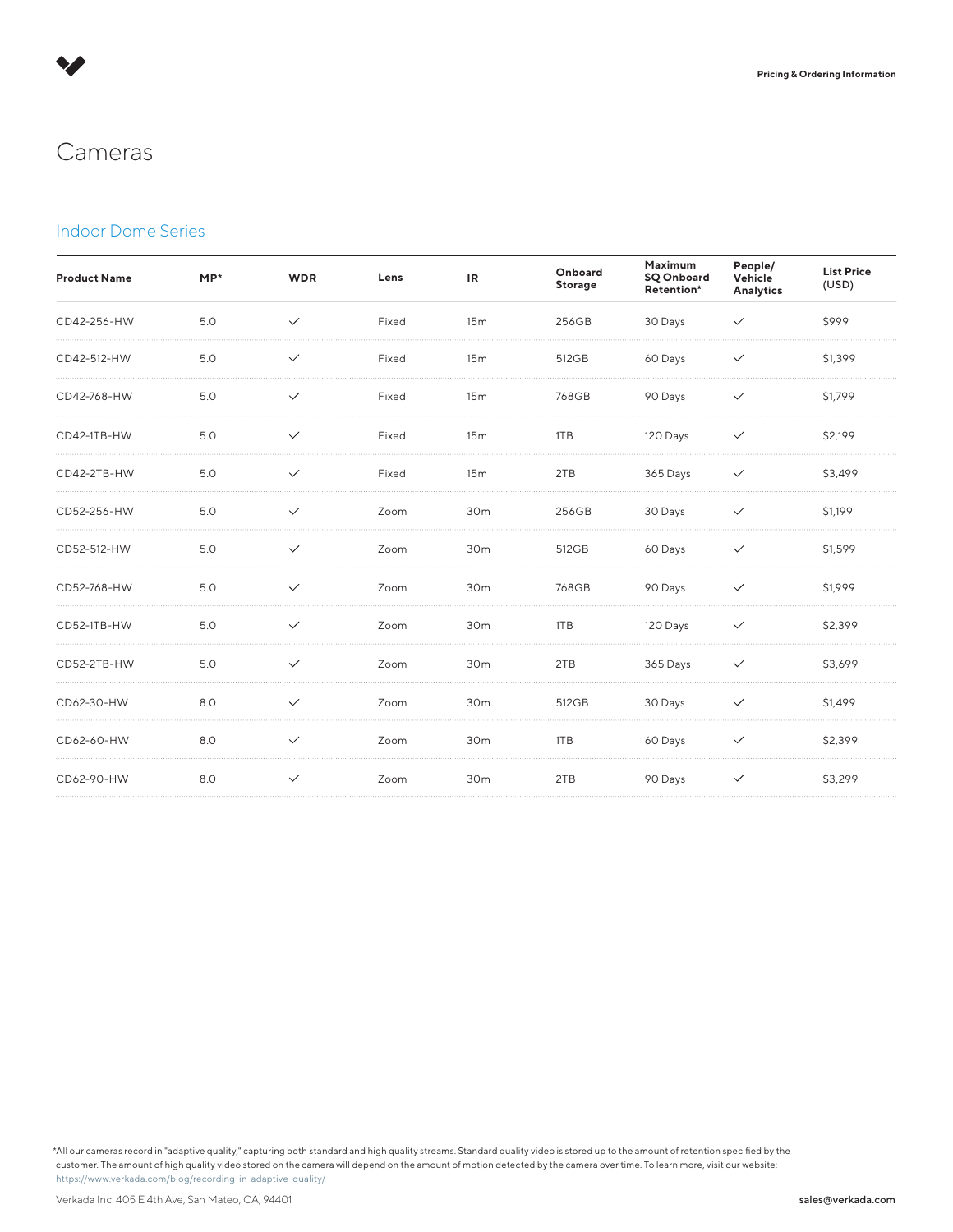#### Outdoor Dome Series

| <b>Product Name</b> | $MP*$ | <b>WDR</b>   | Lens  | IR              | Onboard<br>Storage | Maximum<br><b>SQ Onboard</b><br>Retention* | People/<br>Vehicle<br>Analytics | <b>List Price</b><br>(USD) |
|---------------------|-------|--------------|-------|-----------------|--------------------|--------------------------------------------|---------------------------------|----------------------------|
| CD42-256E-HW        | 5.0   | $\checkmark$ | Fixed | 15m             | 256GB              | 30 Days                                    | $\checkmark$                    | \$1,199                    |
| CD42-512E-HW        | 5.0   | $\checkmark$ | Fixed | 15 <sub>m</sub> | 512GB              | 60 Days                                    | $\checkmark$                    | \$1,599                    |
| CD42-768E-HW        | 5.0   | $\checkmark$ | Fixed | 15m             | 768GB              | 90 Days                                    | $\checkmark$                    | \$1,999                    |
| CD42-1TBE-HW        | 5.0   | $\checkmark$ | Fixed | 15m             | 1TB                | 120 Days                                   | $\checkmark$                    | \$2,399                    |
| CD42-2TBE-HW        | 5.0   | $\checkmark$ | Fixed | 15 <sub>m</sub> | 2TB                | 365 Days                                   | $\checkmark$                    | \$3,699                    |
| CD52-256E-HW        | 5.0   | $\checkmark$ | Zoom  | 30m             | 256GB              | 30 Days                                    | $\checkmark$                    | \$1,399                    |
| CD52-512E-HW        | 5.0   | $\checkmark$ | Zoom  | 30 <sub>m</sub> | 512GB              | 60 Days                                    | $\checkmark$                    | \$1,799                    |
| CD52-768E-HW        | 5.0   | $\checkmark$ | Zoom  | 30 <sub>m</sub> | 768GB              | 90 Days                                    | $\checkmark$                    | \$2,199                    |
| CD52-1TBE-HW        | 5.0   | $\checkmark$ | Zoom  | 30 <sub>m</sub> | 1TB                | 120 Days                                   | $\checkmark$                    | \$2,599                    |
| CD52-2TBE-HW        | 5.0   | $\checkmark$ | Zoom  | 30m             | 2TB                | 365 Days                                   | $\checkmark$                    | \$3,899                    |
| CD62-30E-HW         | 8.0   | $\checkmark$ | Zoom  | 30 <sub>m</sub> | 512GB              | 30 Days                                    | $\checkmark$                    | \$1,699                    |
| CD62-60E-HW         | 8.0   | $\checkmark$ | Zoom  | 30m             | 1TB                | 60 Days                                    | $\checkmark$                    | \$2,599                    |
| CD62-90E-HW         | 8.0   | $\checkmark$ | Zoom  | 30m             | 2TB                | 90 Days                                    | $\checkmark$                    | \$3,499                    |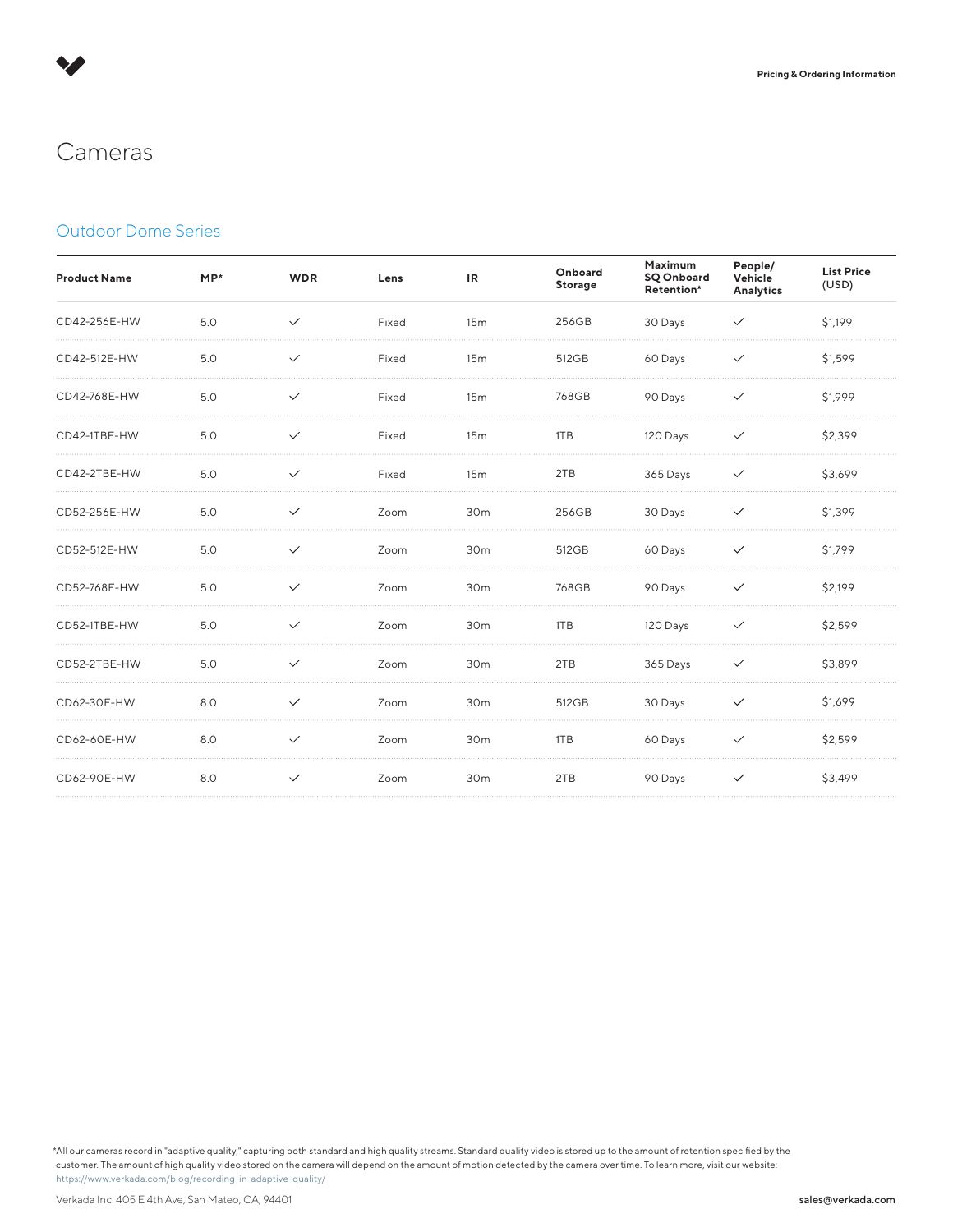#### Bullet Series

| <b>Product Name</b> | $MP*$ | <b>WDR</b>   | Lens | IR              | Onboard<br>Storage | Maximum<br><b>SQ Onboard</b><br>Retention* | People/<br>Vehicle<br>Analytics | <b>List Price</b><br>(USD) |
|---------------------|-------|--------------|------|-----------------|--------------------|--------------------------------------------|---------------------------------|----------------------------|
| CB51-30E-HW         | 5.0   | $\checkmark$ | Zoom | 30 <sub>m</sub> | 128GB              | 30 Days                                    | $\checkmark$                    | \$1,399                    |
| CB51-60E-HW         | 5.0   | $\checkmark$ | Zoom | 30 <sub>m</sub> | 256GB              | 60 Days                                    | $\checkmark$                    | \$1,799                    |
| CB51-90E-HW         | 5.0   | $\checkmark$ | Zoom | 30 <sub>m</sub> | 384GB              | 90 Days                                    | $\checkmark$                    | \$2,199                    |
| CB51-365E-HW        | 5.0   | $\checkmark$ | Zoom | 30 <sub>m</sub> | 2TB                | 365 Days                                   | $\checkmark$                    | \$3,599                    |
| CB61-30E-HW         | 8.0   | $\checkmark$ | Zoom | 30 <sub>m</sub> | 384GB              | 30 Days                                    | $\checkmark$                    | \$1,799                    |
| CB61-60E-HW         | 8.0   | $\checkmark$ | Zoom | 30 <sub>m</sub> | 1TB                | 60 Days                                    | $\checkmark$                    | \$2,699                    |
| CB61-90E-HW         | 8.0   | $\checkmark$ | Zoom | 30m             | 2TB                | 90 Days                                    | $\checkmark$                    | \$3,599                    |
| CB51-30TE-HW        | 5.0   | $\checkmark$ | Zoom | 50 <sub>m</sub> | 128GB              | 30 Days                                    | $\checkmark$                    | \$1,499                    |
| CB51-60TE-HW        | 5.0   | $\checkmark$ | Zoom | 50 <sub>m</sub> | 256GB              | 60 Days                                    | $\checkmark$                    | \$1,899                    |
| CB51-90TE-HW        | 5.0   | $\checkmark$ | Zoom | 50 <sub>m</sub> | 384GB              | 90 Days                                    | $\checkmark$                    | \$2,299                    |
| CB51-365TE-HW       | 5.0   | $\checkmark$ | Zoom | 50 <sub>m</sub> | 2TB                | 365 Days                                   | $\checkmark$                    | \$3,699                    |
| CB61-30TE-HW        | 8.0   | $\checkmark$ | Zoom | 50 <sub>m</sub> | 384GB              | 30 Days                                    | $\checkmark$                    | \$1,899                    |
| CB61-60TE-HW        | 8.0   | $\checkmark$ | Zoom | 50 <sub>m</sub> | 1TB                | 60 Days                                    | $\checkmark$                    | \$2,799                    |
| CB61-90TE-HW        | 8.0   | $\checkmark$ | Zoom | 50 <sub>m</sub> | 2TB                | 90 Days                                    | $\checkmark$                    | \$3,699                    |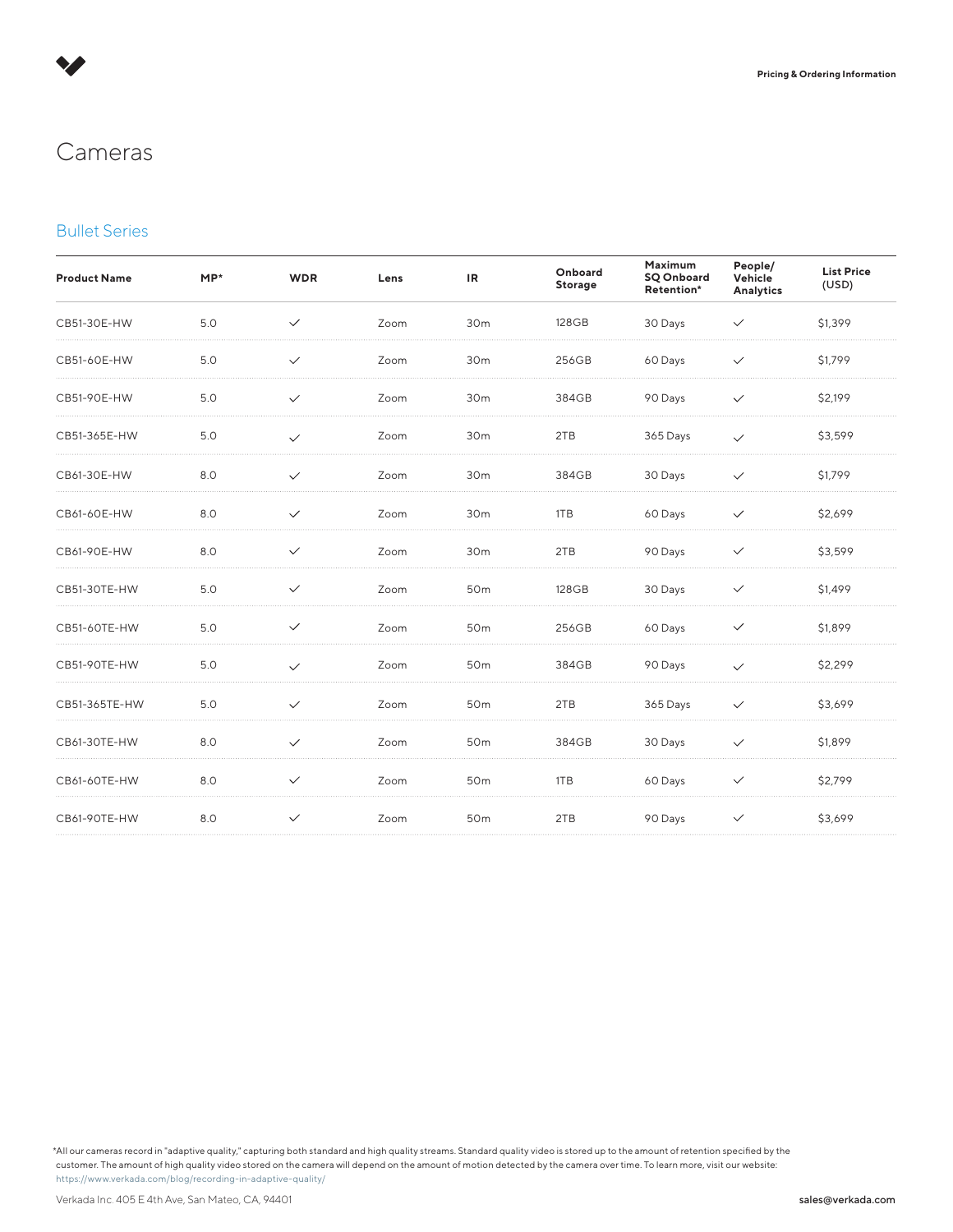#### Mini Series

| <b>Product Name</b> | $MP*$   | <b>WDR</b>   | Lens  | IR              | Onboard<br><b>Storage</b> | Maximum<br><b>SQ Onboard</b><br>Retention* | People/<br>Vehicle<br>Analytics | <b>List Price</b><br>(USD) |
|---------------------|---------|--------------|-------|-----------------|---------------------------|--------------------------------------------|---------------------------------|----------------------------|
| CM41-30-HW          | 5.0     | $\checkmark$ | Fixed | 15m             | 128GB                     | 30 Days                                    | $\checkmark$                    | \$799                      |
| CM41-60-HW          | 5.0     | $\checkmark$ | Fixed | 15 <sub>m</sub> | 256GB                     | 60 Days                                    | $\checkmark$                    | \$1,199                    |
| CM41-90-HW          | 5.0     | $\checkmark$ | Fixed | 15m             | 384GB                     | 90 Days                                    | $\checkmark$                    | \$1,599                    |
| CM41-120-HW         | 5.0     | $\checkmark$ | Fixed | 15m             | 512GB                     | 120 Days                                   | $\checkmark$                    | \$1,999                    |
| CM41-365-HW         | 5.0     | $\checkmark$ | Fixed | 15m             | 2TB                       | 365 Days                                   | $\checkmark$                    | \$2,999                    |
| CM41-30S-HW         | 5.0     | $\checkmark$ | Fixed |                 | 128GB                     | 30 Days                                    | $\checkmark$                    | \$999                      |
| CM41-90S-HW         | 5.0     | $\checkmark$ | Fixed | $ \,$           | 384GB                     | 90 Days                                    | $\checkmark$                    | \$1,799                    |
| CM61-30-HW          | 8.0(4K) | $\checkmark$ | Fixed | 15m             | 256GB                     | 30 Days                                    | $\checkmark$                    | \$1,199                    |
| CM61-60-HW          | 8.0(4K) | $\checkmark$ | Fixed | 15m             | 512GB                     | 60 Days                                    | $\checkmark$                    | \$2,099                    |
| CM61-90-HW          | 8.0(4K) | $\checkmark$ | Fixed | 15m             | 768GB                     | 90 Days                                    | $\checkmark$                    | \$2,999                    |
| CM41-30E-HW         | 5.0     | $\checkmark$ | Fixed | 15m             | 128GB                     | 30 Days                                    | $\checkmark$                    | \$999                      |
| CM41-60E-HW         | 5.0     | $\checkmark$ | Fixed | 15m             | 256GB                     | 60 Days                                    | $\checkmark$                    | \$1,399                    |
| CM41-90E-HW         | 5.0     | $\checkmark$ | Fixed | 15m             | 512GB                     | 90 Days                                    | $\checkmark$                    | \$1,799                    |
| CM41-365E-HW        | 5.0     | $\checkmark$ | Fixed | 15m             | 2TB                       | 365 Days                                   | $\checkmark$                    | \$3,199                    |

#### Fisheye Series Pricing

| CF81-30E-HW | '2MP | Fixed | 20m | 512GB | 30 Days | \$1,999 |
|-------------|------|-------|-----|-------|---------|---------|
| CF81-60E-HW | '2MP | Fixed | 20m | .TB   | 60 Days | 52.699  |
| CF81-90E-HW | 12MP | Fixed | 20m | 2T P  | 90 Days | ;3 30G  |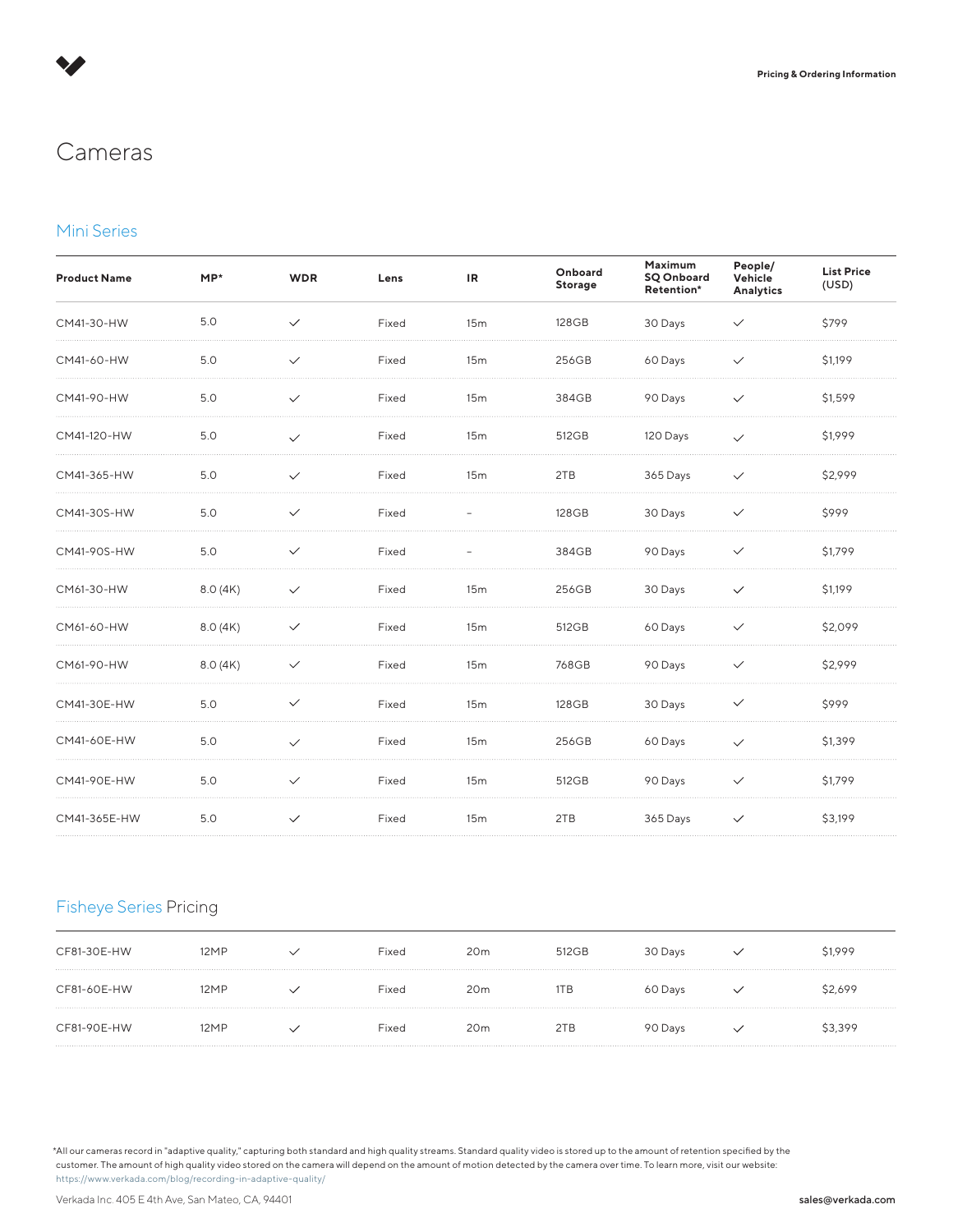### Video Security Cloud License Pricing

| <b>Product Name</b> | <b>Description</b>     | List Price (USD) |
|---------------------|------------------------|------------------|
| LIC-1Y              | 1-Year Camera License  | \$199            |
| LIC-3Y              | 3-Year Camera License  | <b>S549</b>      |
| LIC-5Y              | 5-Year Camera License  | \$899            |
| $LIC-10Y$           | 10-Year Camera License | \$1.799          |

#### Extended Cloud Storage Pricing

| LIC-CLD-60-1Y  | Verkada 1 Year Cloud Storage License - 60 Day  | S <sub>199</sub> |
|----------------|------------------------------------------------|------------------|
| LIC-CLD-90-1Y  | Verkada 1 Year Cloud Storage License - 90 Day  |                  |
| LIC-CLD-120-1Y | Verkada 1 Year Cloud Storage License - 120 Day | S399             |
| LIC-CLD-180-1Y | Verkada 1 Year Cloud Storage License - 180 Day | \$599            |
| LIC-CLD-365-1Y | Verkada 1 Year Cloud Storage License - 365 Day | \$1.199          |

### Viewing Station Pricing

| VX52-HW    | VX52 Viewing Station            |         |
|------------|---------------------------------|---------|
| LIC-VX-1Y  | 1-Year Viewing Station License  |         |
| LIC-VX-3Y  | 3-Year Viewing Station License  | \$1.299 |
| LIC-VX-5Y  | 5-Year Viewing Station License  | \$1,999 |
| LIC-VX-10Y | 10-Year Viewing Station License |         |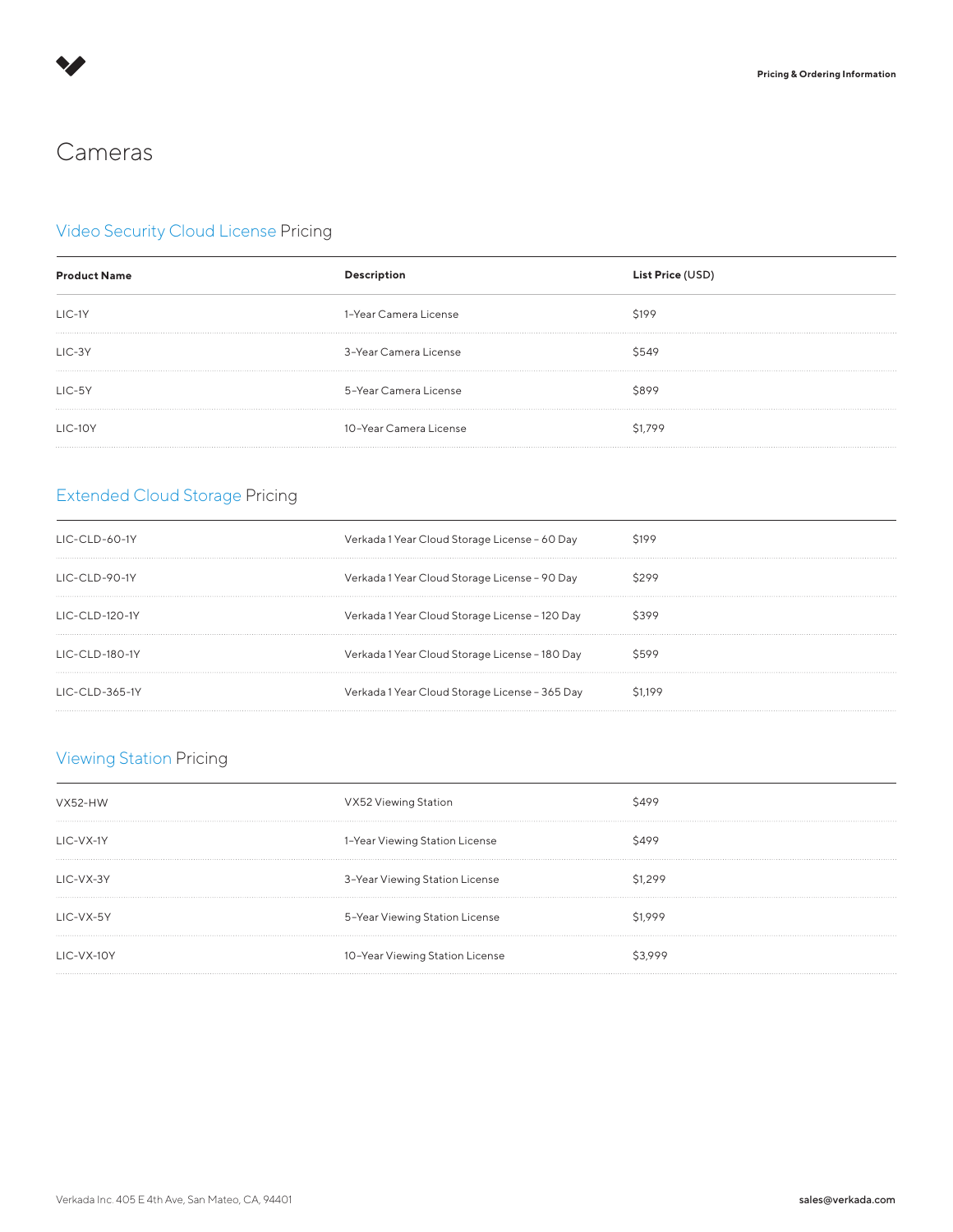**A** 

#### Camera Accessories Pricing

| <b>Product Name</b> | Description                               | List Price (USD) |
|---------------------|-------------------------------------------|------------------|
| ACC-MNT-2           | Verkada Arm Mount                         | \$89             |
| ACC-MNT-3           | Verkada L-Bracket Mount                   | \$129            |
| ACC-MNT-5           | Verkada Mini Pendant Cap Mount            | \$79             |
| ACC-MNT-6           | Verkada Mini Junction Box Mount           | \$79             |
| ACC-MNT-7           | Verkada Angle Mount                       | \$149            |
| ACC-MNT-8           | Verkada Pendant Cap Mount                 | \$69             |
| ACC-MNT-9           | Verkada Pole Mount, 2nd Generation        | \$209            |
| INJ-POE-PLUS        | Verkada PoE Plus (802.3at) Injector, GigE | \$129            |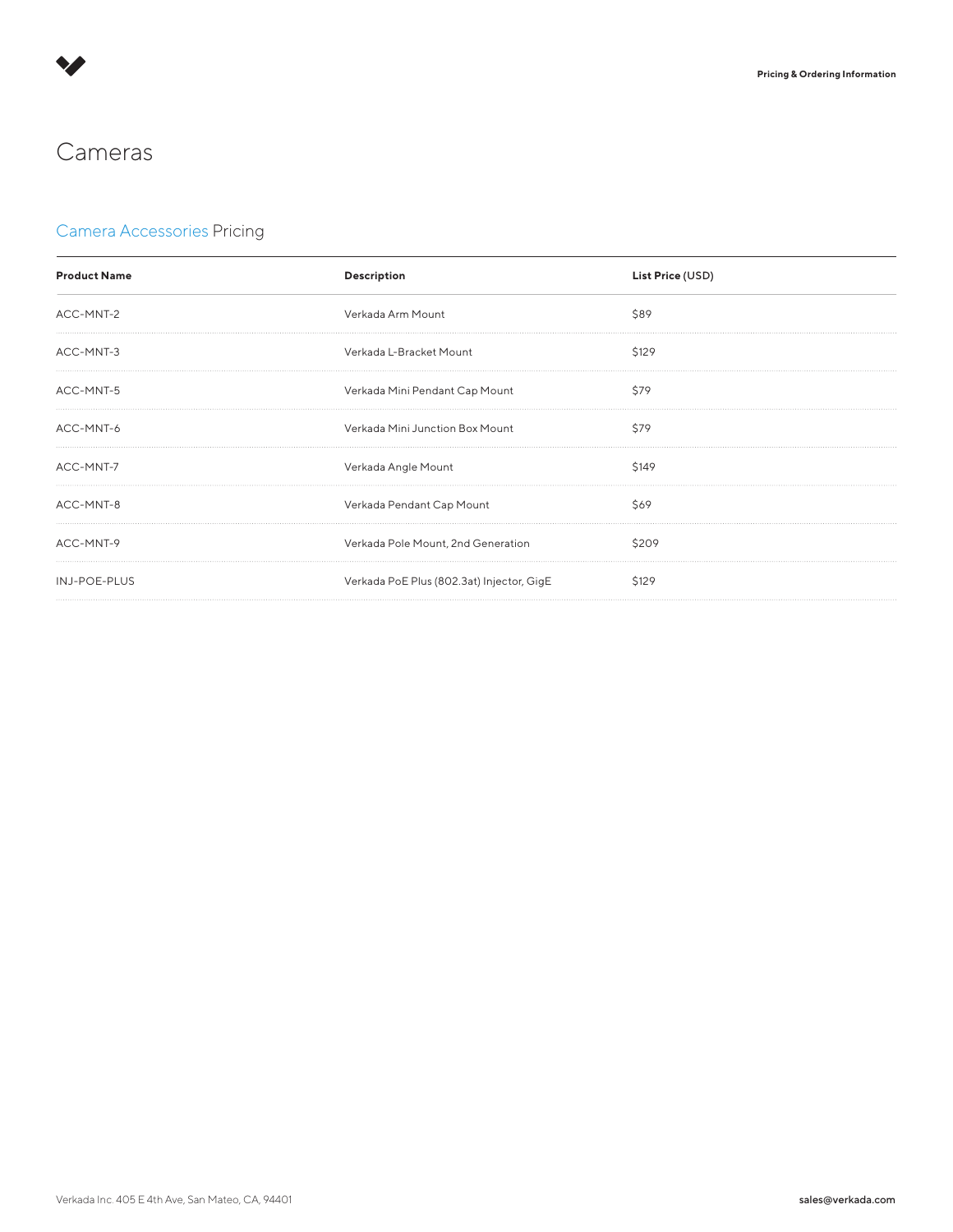# Access Control

#### Controller Pricing

| <b>Product Name</b>             | Description                           | List Price (USD) |
|---------------------------------|---------------------------------------|------------------|
| AC41-HW                         | AC414-Door Controller                 | \$1,599          |
| AX11-HW                         | AX11 IO Controller                    | \$1,599          |
| <b>Reader Pricing</b>           |                                       |                  |
| AD32-HW                         | AD32 Reader                           | \$299            |
| <b>Accessories Pricing</b>      |                                       |                  |
| ACC-BAT-4AH                     | Verkada 4AH Backup Battery            | \$99             |
| AC41 (Per Door) License Pricing |                                       |                  |
| LIC-AC-1Y                       | 1-Year AC41 Cloud License (Per Door)  | \$249/dr         |
| LIC-AC-3Y                       | 3-Year AC41 Cloud License (Per Door)  | \$599/dr         |
| LIC-AC-5Y                       | 5-Year AC41 Cloud License (Per Door)  | \$999/dr         |
| LIC-AC-10Y                      | 10-Year AC41 Cloud License (Per Door) | \$1,999/dr       |

#### Locks Pricing

| Schlage Locks | NDEB, LE, LEB, AD300, AD400, PIM400-485 | Request for Pricing |
|---------------|-----------------------------------------|---------------------|
|               |                                         |                     |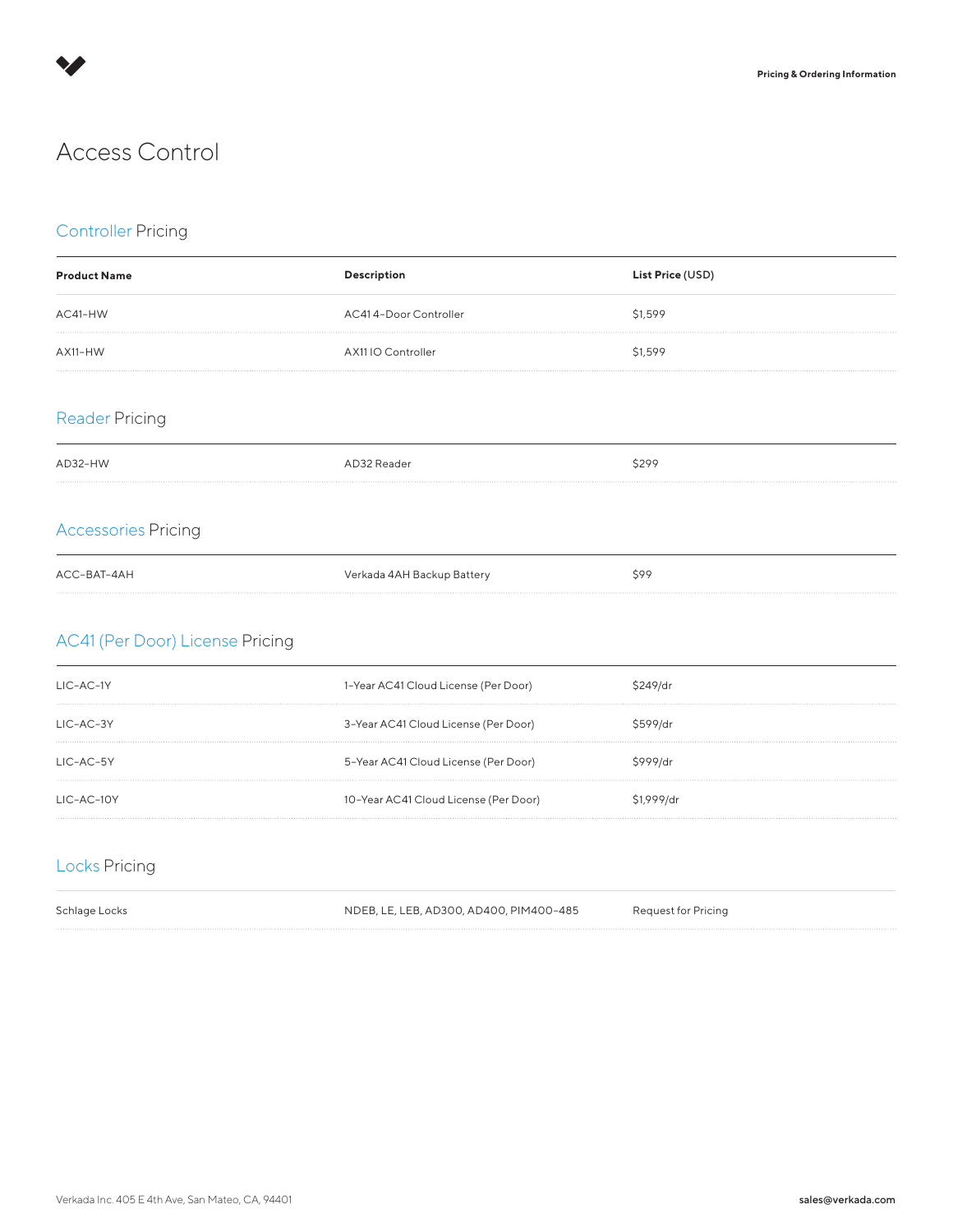# Sensor

### Sensor Pricing

| <b>Product Name</b> | <b>Description</b>                 | List Price (USD) |
|---------------------|------------------------------------|------------------|
| SV11-HW             | SV11 Environmental Sensor Hardware | \$1.199          |
| LIC-SV-1Y           | 1-Year Sensor License              | S <sub>249</sub> |
| LIC-SV-3Y           | 3-Year Sensor License              | \$599            |
| LIC-SV-5Y           | 5-Year Sensor License              |                  |
| LIC-SV-10Y          | 10-Year Sensor License             | \$1.999          |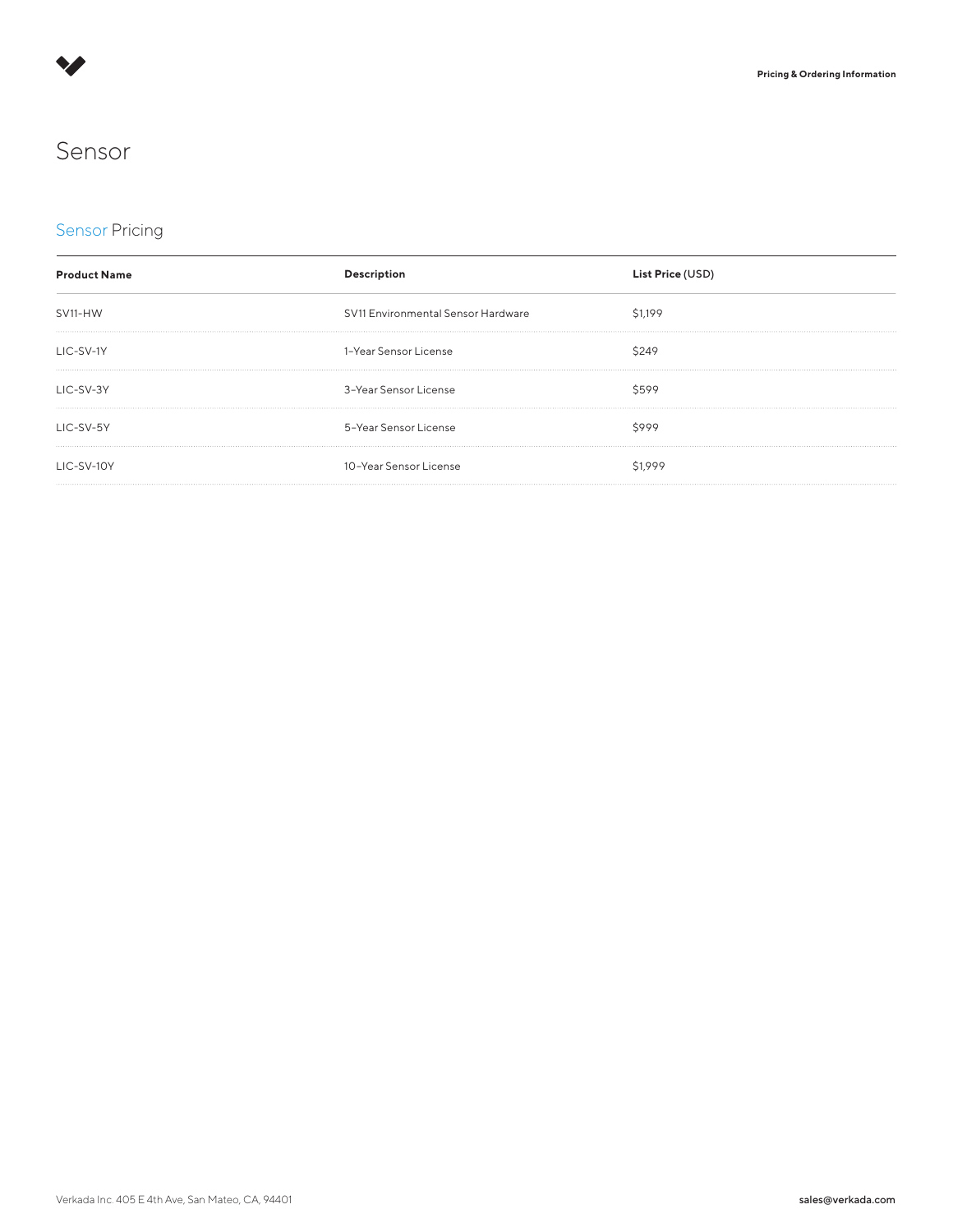# Ordering Information

## Alarm License Pricing

| <b>Product Name</b> |                       | List Price (USD) |
|---------------------|-----------------------|------------------|
| LIC-BA-1Y           | 1-Year Alarm License  | \$1,499          |
| LIC-BA-3Y           | 3-Year Alarm License  | \$3.999          |
| LIC-BA-5Y           | 5-Year Alarm License  | \$5.999          |
| LIC-BA-10Y          | 10-Year Alarm License | \$11.999         |

### Wireless Alarm Hub Pricing

| BH61-HW    | Wireless Alarm Hub North America |         |
|------------|----------------------------------|---------|
| LIC-BH-1Y  | 1-Year Hub License               |         |
| LIC-BH-3Y  | 3-Year Hub License               |         |
| LIC-BH-5Y  | 5-Year Hub License               |         |
| LIC-BH-10Y | 10-Year Hub License              | \$1,999 |

### Wireless Sensors Pricing

| BR31-HW | <b>Wireless Door Sensor</b>   |       |
|---------|-------------------------------|-------|
| BR32-HW | <b>Wireless Motion Sensor</b> | \$199 |
| BR33-HW | <b>Wireless Panic Button</b>  |       |
| BR34-HW | Wireless Glass Break Sensor   | \$199 |
| BR35-HW | Wireless Water Sensor         |       |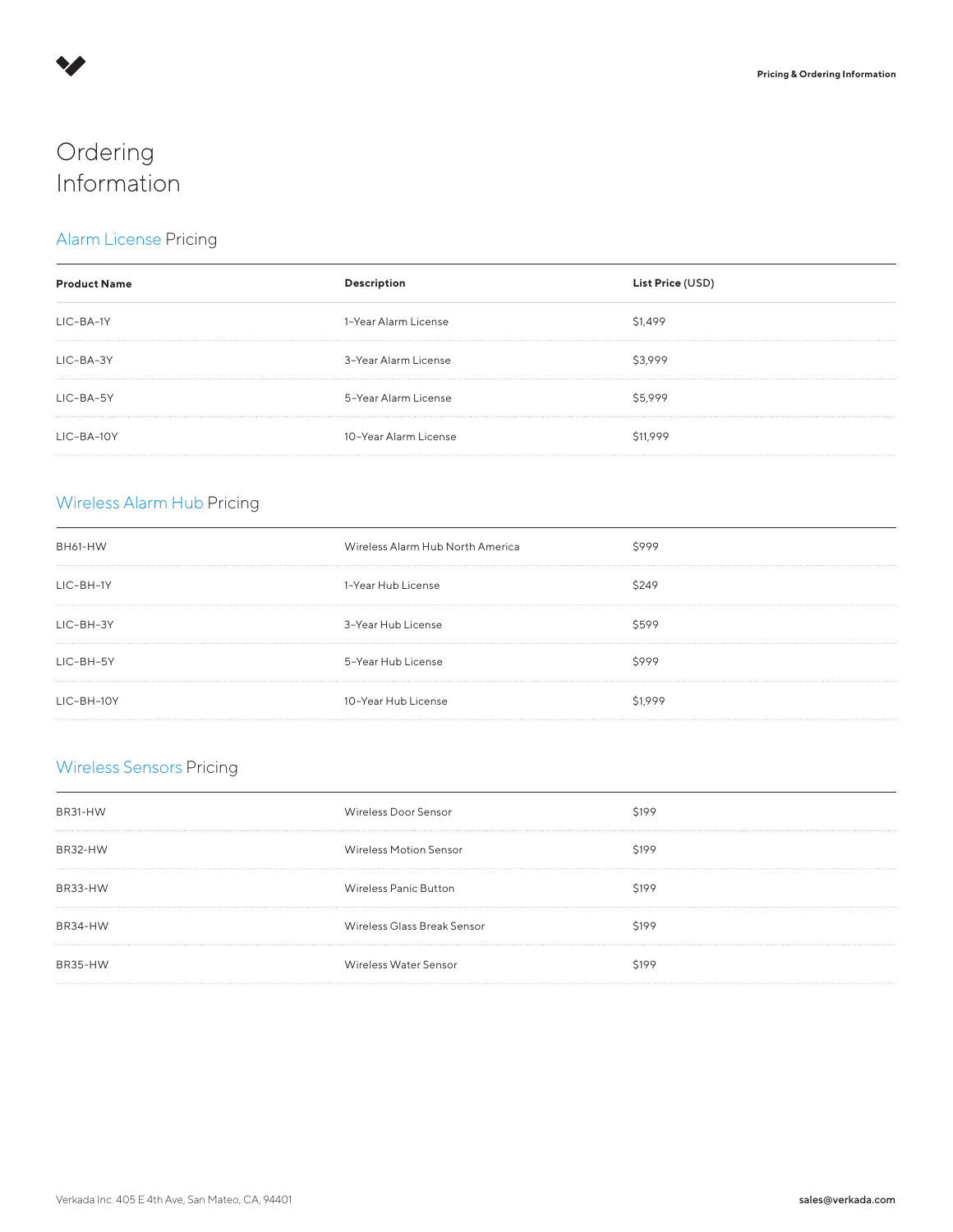# Alarms

#### Cellular Backup Module Pricing

| <b>Product Name</b> | <b>Description</b>              | List Price (USD) |
|---------------------|---------------------------------|------------------|
| ACC-CEL-LTE         | Cellular Backup Module          |                  |
| LIC-CEL-1Y          | 1-Year Cellular Backup License  | \$499            |
| LIC-CEL-3Y          | 3-Year Cellular Backup License  | \$1.499          |
| LIC-CEL-5Y          | 5-Year Cellular Backup License  | \$2.499          |
| LIC-CEL-10Y         | 10-Year Cellular Backup License | S4 999           |

### Alarm Console Pricing

| BC51-HW    | Alarm Console           |         |
|------------|-------------------------|---------|
| LIC-BC-1Y  | 1-Year Console License  |         |
| LIC-BC-3Y  | 3-Year Console License  |         |
| LIC-BC-5Y  | 5-Year Console License  |         |
| LIC-BC-10Y | 10-Year Console License | \$1,999 |

#### Alarm Panel Pricing

| BP41-HW    | 32-Input Alarm Panel  | S999    |
|------------|-----------------------|---------|
| LIC-BP-1Y  | 1-Year Panel License  | \$249   |
| LIC-BP-3Y  | 3-Year Panel License  | \$599   |
| LIC-BP-5Y  | 5-Year Panel License  | \$999   |
| LIC-BP-10Y | 10-Year Panel License | \$1,999 |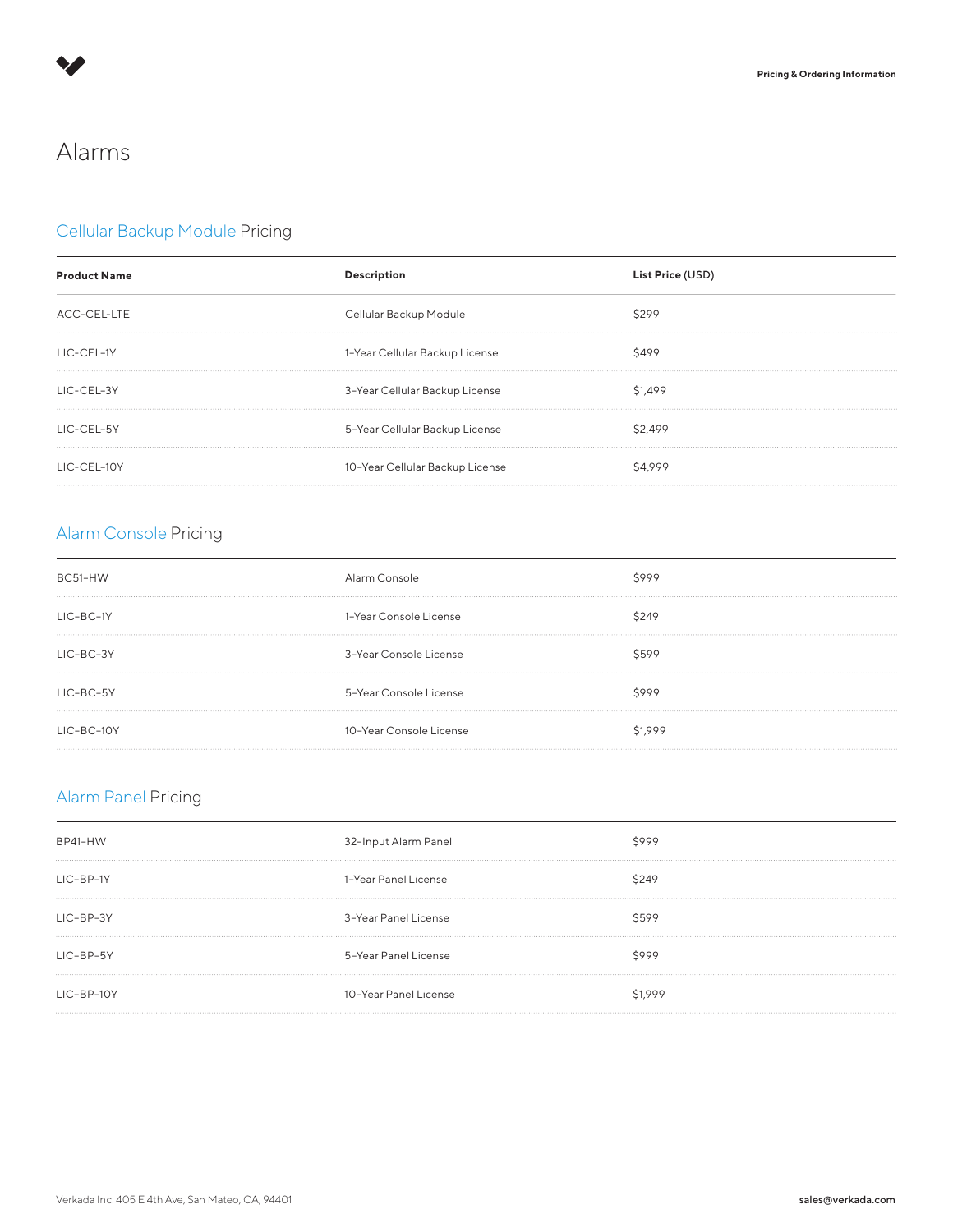## Alarms

Y

#### Wired Motion Sensor Pricing

| <b>Product Name</b>               | <b>Description</b>                         | List Price (USD) |
|-----------------------------------|--------------------------------------------|------------------|
| BR11-HW                           | <b>Wired Motion Sensor</b>                 | \$99             |
| <b>Wired Door Contact Pricing</b> |                                            |                  |
| BR12-HW                           | Wired Surface Mount Door Contacts - 5 Pack | \$99             |
| BR <sub>13</sub> -HW              | Wired Recess Mount Door Contacts - 5 Pack  | S99              |